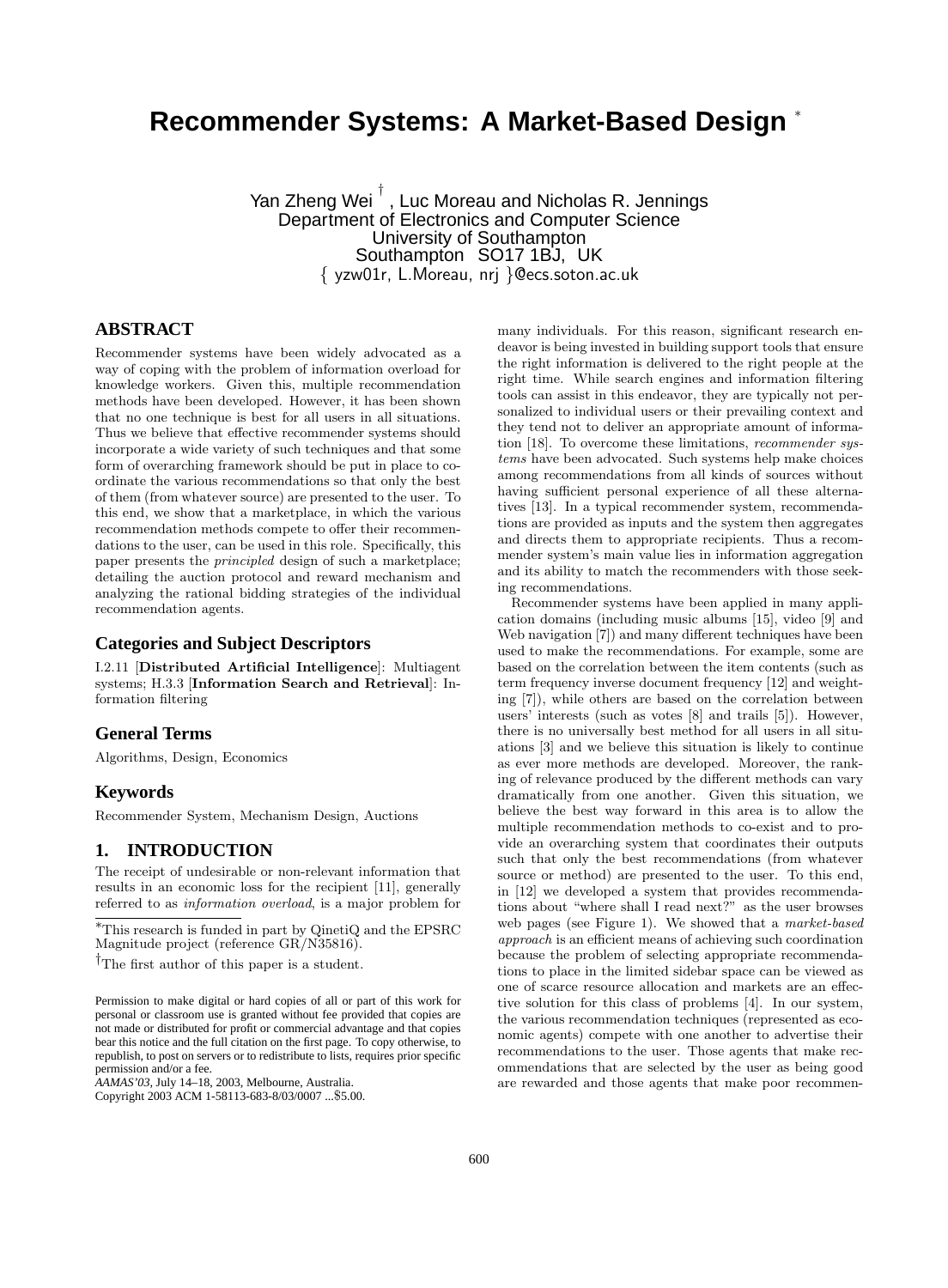User's current browsing context Recommendation Sidebar com rrest in Arizona wildfire

Figure 1: Browser with Recommendations

dations make losses (since they have to pay to advertise their recommendations). Thus, over the longer-term, those agents that make good recommendations become richer and so are able to get their recommendations advertised more frequently than the methods whose recommendations are infrequently chosen by the user.

While the marketplace we developed for [12] worked efficiently much of the time, in certain cases it exhibited undesirable behaviour (for example, agents that were rewarded initially had sufficient funds to continuously outbid the other recommenders even when they had poorer recommendations and the agents were not economically efficient because of the way the marketplace limited the rewards). Thus, we need to develop a more principled approach to mechanism design to ensure the ensuing marketplace does not have such undesirable pathologies.

Against this background, this paper advances the state of the art in the following ways. Firstly, we outline a method for coordinating the behaviour of multiple recommendation methods with diverse measures of similarity (no other recommendation system has attempted to incorporate multiple approaches). Secondly, we design a marketplace that is Pareto-optimal, maximizes social welfare, stable and fair to all the recommending agents for an important real world problem. Thirdly, our market design relates an agent's rational reasoning to the user's perceived quality of recommendations.

The remainder of this paper is structured in the following manner. Section 2 details the market mechanism design with respect to the auction protocol, the reward mechanism, the bidding strategy and an analysis of the market equilibrium. Section 3 evaluates this design in terms of its economic efficiency criteria. Section 4 outlines related work in terms of reducing information overload and market-based systems. Section 5 concludes and points to future work.

## **2. DESIGNING THE MARKETPLACE**

Our marketplace operates according to the following metaphor. A user agent acting on behalf of the user is selling sidebar space where recommendations may be displayed. The number of such slots is fixed and limited. Information providers (the component recommending agents)<sup>1</sup> want to

get their recommendations advertised in the user's browser and so compete in the marketplace to maximize their individual gain by purchasing this advertising space when they have what they believe are good recommendations. Their bids indicate how much they are willing to pay for such slots. The recommender system acts as the auctioneer and selects the most valuable items (highest bids) which it then displays as its recommendations (those agents that provided these shortlisted items are then charged according to their bids). The user then chooses some of these recommendations (or not) according to their interests. The agents that provided the user-selected recommendations receive some reward (since these recommendations are deemed useful), while those not chosen receive no reward.

Ideally, we would like to use one of the standard auction protocols for our marketplace. However, this is not possible because of the peculiarities of our scenario. Specifically, standard auctions could probably deal with the shortlisting phase, but they do not consider the subsequent reward phase. This means a bespoke mechanism is needed.

To evaluate our mechanism we will use some standard economic metrics [14]:

- Pareto Efficiency: This is important from the point of view of the individual agents since it enables us to compare alternative mechanisms. A solution  $x$  is Pareto efficient if there is no other solution  $x'$  such that at least one agent is better off in  $x'$  than in  $x$  and no agent is worse off in  $x'$  than in  $x$ .
- Social Welfare Maximization: In our context, social welfare is a combination of all the agents' utilities. This measure provides a way of ranking different distributions of utility among agents and of indicating what is best for the group as a whole.
- Individual Rationality: Participation in an auction is individually rational to an agent if its payoff in the auction is no less than what it would get by not participating. A mechanism is individually rational if participation is individually rational for all agents. Individually rational protocols are essential because without them, there is no incentive for agents to participate.
- Stability: A protocol is stable if it provides all agents with an incentive to behave in a particular way over time. Protocols should be designed to be stable because if a self-interested agent is better off behaving in some other manner than desired, it will do so. Stability is important because without it the system behaviour is unpredictable.
- Fairness: In our context, a market is fair if it gives all recommendations equal opportunity of being shortlisted (irrespect of the agent or method that makes the recommendation). This is important because we want the system to shortlist the best recommendations in an unbiased manner.

With these metrics in place, the rest of the section details the auction protocol we designed, the reward mechanism we established and the bidding strategies of the individual agents. Section 3 then evaluates these components against the above criteria.

 $^1\rm{We}$  assume that each recommending agent is self-interested and is unaware of other agents' valuations of its recommen-

dations. This private-value hypothesis is justified because all recommending agents operate using different kinds of information sources and they are unaware of the existence of each other.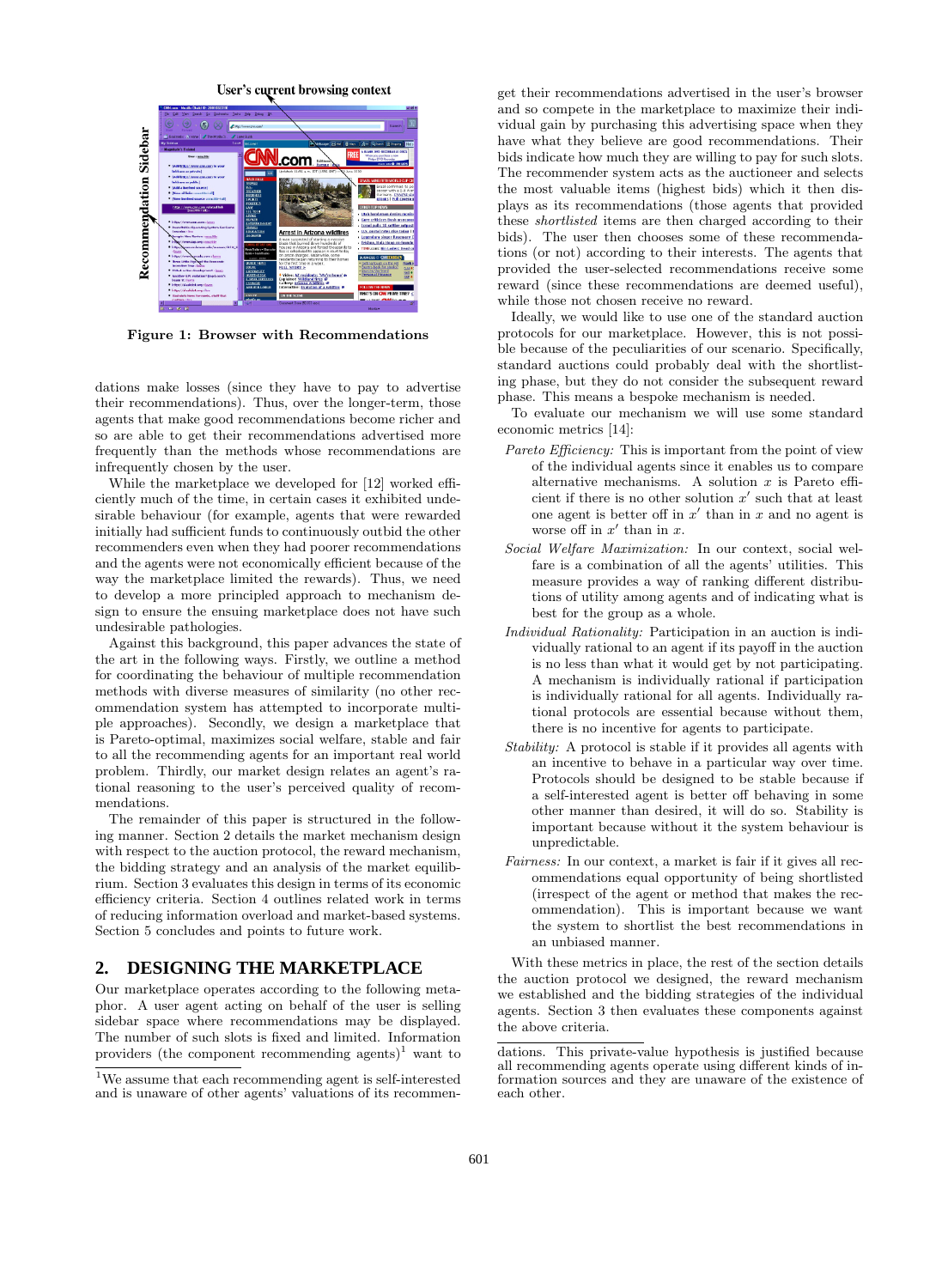## **2.1 The Auction Protocol**

To ensure recommendations are provided in a timely and computationally efficient manner, we choose a generalized first-price sealed-bid auction in which all agents whose recommendations are shortlisted pay an amount equal to their valuation of the advertisement (meaning we have price differentiation). We choose a sealed bid auction (in which agents will typically make a single bid) to minimize the time for running the auction and the amount of communication generated. We choose a first price auction with price differentiation because the relative ordering of the recommendations effects the likelihood of them being selected by the user.

In more detail, the market operates in the following manner. Each time the user browses a new page the auction is activated. In each such activation, the auctioneer agent calls for a number of bids, say  $M (M > 0)$  equal to the number of recommendations it is seeking. After a fixed time, the auctioneer agent ranks all the bids it received by their bidding price, and directs the  $M$  bids with the highest prices to the user's browser. Those bidding agents whose recommendations are shortlisted pay the auctioneer agent according to how much they bid. Those bidding agents whose recommendations are not shortlisted do not pay anything. The user may then take up a number of these shortlisted recommendations in which case the agent that supplied them is rewarded.

More formally, the variables representing the different entities and values in each auction round are:

- S: the number of recommending agents  $(S \gg 1<sup>2</sup>)$ ;
- $\mathcal{A}_{b1}, \mathcal{A}_{b2}, ..., \mathcal{A}_{bS}$ : S bidding agents;
- $A_B$ : complete set of bidding agents, i.e.,  $A_{b1}, A_{b2}, ..., A_{bS}$ ;
- $A_a$ : auctioneer agent;
- $A_u$ : user agent;
- $T<sub>b</sub>$ : duration of the auction;

M: number of recommendations that  $A_u$  requests from  $A_a$ ;

 $b_{ij} = \langle A_{bi}, rec_j, price_j \rangle$ : bid provided by  $A_{bi}$ , containing the j<sup>th</sup> recommendation with bidding price  $price_j$   $(i \in [1..S], j \in [1..M])$ ;  $B^{ALL}$ : all bids submitted to  $A_a$ ;

 ${\cal B}^M\colon$  shortlisted bids recommended to  $A_u,$ 

 $B<sup>R</sup>$ : bids selected by the user (will be rewarded by  $A<sub>a</sub>$ );

 $SU:$  recommendations displayed in user's sidebar  $(B^{M})$  ignoring the prices);  $SU^R$ : recommendations selected by user ( $B^R$  ignoring the prices);

N: number of user-selected recommendations;

 $b_l, b_h$ : two bids for temporary use  $(l, h \in [1..M])$ ;

 $R_h$ : reward to  $h^{th}$  user-selected recommendation.

The protocol for each auction round is formally defined in Figure 2. It should be noted that:  $(i)$  function  $\theta$ enerateBid  $(A_{bi}, rec_j, price_j)$  relates to the bidding strategy and will be discussed in section 2.3; (ii) function  $UserSelectRecs(SU)$ concerns the user's behaviour of making choices among the shortlisted recommendations; and *(iii)* function *Compute*- $Reward(b<sub>h</sub>)$  concerns the reward mechanism and will be discussed in section 2.2.

## **2.2 The Reward Mechanism**

With the auction protocol in place, we now turn to the reward mechanism. According to our protocol, the user may select multiple recommendations from the shortlist.

$$
i \in [1..S] \qquad j, l, h \in [1..M]
$$
\n
$$
B^{ALL} = \phi;
$$
\n
$$
B^N = \phi;
$$
\n
$$
B^R = \phi;
$$
\n
$$
CallForBids(A_B, M, T_b);
$$
\nrepeat during the duration of auction  $T_b$  // receiving bids\n
$$
\begin{cases}\n b_{ij} = GenerateBid(A_{bi}, rec_j, price_j);\n\end{cases}
$$
\n
$$
B^{ALL} = B^{ALL} \cup \{b_{ij}\};
$$
\nfor  $l = 1$  to  $M$  do\n
$$
\begin{cases}\n b_l = FindBidWithLthTopPrice(B^{ALL}, l);\n\end{cases}
$$
\n
$$
SU = \{ \langle A_{bi}, rec_j \rangle \mid \langle A_{bi}, rec_j, price_j \rangle \in B^M \};
$$
\n
$$
SU = \{ \langle A_{bi}, rec_j \rangle \mid \langle A_{bi}, rec_j, price_j \rangle \in B^M \};
$$
\n
$$
SU^R = UserSelectSRec(SU); \qquad // SU^R \subseteq SU\n
$$
B^R = \{ \langle A_{bi}, rec_j, price_j \rangle \mid \langle A_{bi}, rec_j, price_j \rangle \in B^M \};
$$
\n
$$
N = |B^R|;
$$
\nfor  $h = 1$  to  $N$  do\n
$$
\begin{cases}\n b_h = FindHthBid(B^R, h); \\
 b_h = ComputeReward(b_h); \\
 \end{cases}
$$
\nFigure 2: The Auttion Protocol
$$

For each such user-selected recommendation, the suggesting agent is given a reward<sup>3</sup>. In defining the  $ComputeReward$ function, our aim is to ensure that it is both Pareto efficient and social welfare maximizing. To this end, this subsection addresses the following issues:  $(i)$  How is one reward mechanism judged to be better than another?  $(ii)$  Does there exist a reward mechanism that is the best amongst all possible mechanisms? First, however, a complete set of reward mechanisms is introduced.

### *2.2.1 The Complete Set of Reward Mechanisms*

Let us assume we have  $N$  (defined in section 2.1) userselected recommendations to be rewarded and the auctioneer has an amount of payoff,  $R^T$ , to be distributed to the relevant agents. The problem is then how to best split  $R<sup>T</sup>$ into parts and distribute them to each of the rewarded recommending agents such that we cannot find any other more optimal allocation solutions.

To this end, we define the complete set of reward mechanisms as follows: Suppose the  $h^{t\bar{h}}$  ( $h \in [1..N]$ ) user-selected recommendation receives an amount of payoff  $R_h$ . Then, all possible reward mechanisms are such that the sum of each payoff is less than or equal to  $R^T$ . That is,  $\sum_{h=1}^{N} R_h \leq R^T$ . Therefore, we have a complete set of reward mechanisms,  $\hat{\mathcal{R}}$ , such that:

$$
\hat{\mathbf{x}} = \{ (R_1, R_2, \cdots, R_N) | \sum_{h=1}^{N} R_h \leq R^T \}
$$

Now each element of  $\hat{\mathcal{R}}$  is a possible allocation of  $R^T$  and  $\hat{\mathcal{R}}$ can be split into two complementary subsets:  $\hat{\mathfrak{R}}_1$  that does not completely allocate all of  $R^T$  (called a *With Surplus Mechanism* (WSM)) and  $\hat{\mathcal{R}}_2$  that does allocate all of  $R^T$ (called a No Surplus Mechanism (NSM)):

$$
\hat{\mathfrak{R}}_1 = \{ (R_1, R_2, \cdots, R_N) \mid \sum_{h=1}^N R_h < R^T \} \text{ (WSM)}
$$
\n
$$
\hat{\mathfrak{R}}_2 = \{ (R_1, R_2, \cdots, R_N) \mid \sum_{h=1}^N R_h = R^T \} \text{ (NSM)}
$$

From these two subsets, we want to identify those that are both Pareto efficient and social welfare maximizing.

<sup>&</sup>lt;sup>2</sup>We assume the number of recommenders is sufficiently large with respect to the number of sidebar slots such that there is sufficient competition to make the marketplace operate efficiently.

<sup>3</sup>A given agent may have multiple recommendations selected in a given auction in which case it receives multiple rewards.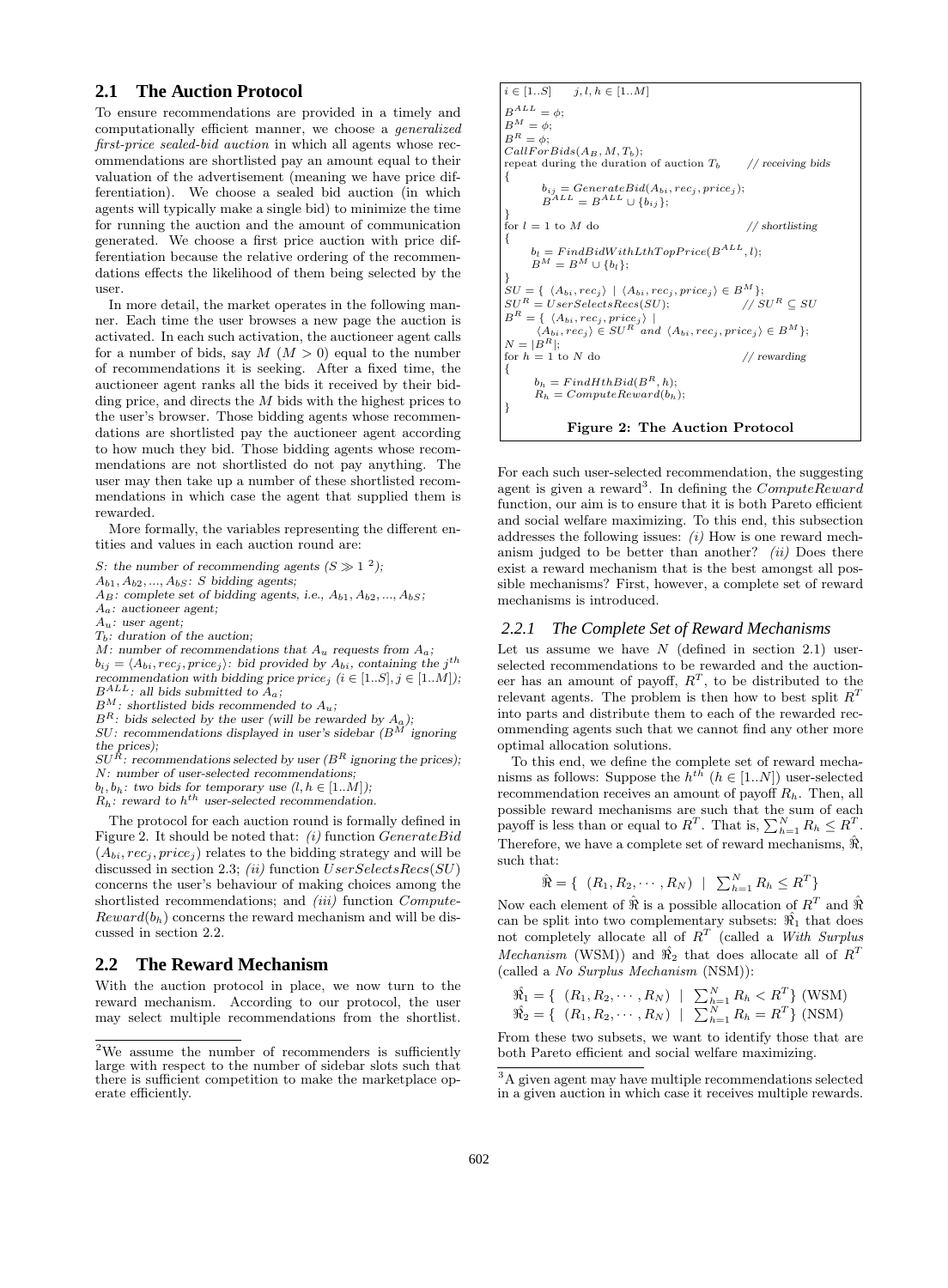

Figure 3: Pareto Optimization

## *2.2.2 Pareto Optimal Reward Mechanisms*

If there is only one recommendation to be rewarded, it is trivially true that awarding all of  $R<sup>T</sup>$  to this recommendation is the Pareto optimal solution. However, when there is more than one recommendation to be rewarded, the allocation is more complicated. To simplify the presentation, we discuss the case where two recommendations are rewarded (i.e.,  $N = 2$ ). This is chosen since it can easily be depicted and it gives us a direct impression of allocation. The general case with multiple recommendations rewarded  $(N \geq 2)$ can be analyzed in the same way. To this end, Figure 3 depicts the case where there are two recommendations to be rewarded  $(R_1 \text{ and } R_2)$ . The axes represent the payoff allocated to each recommendation. We define the budget payoff curve as the line joining  $(0, R^T)$  and  $(R^T, 0)$  and it represents the payoffs whose sum is  $R<sup>T</sup>$ . The triangle formed by the budget payoff curve and the axises, including the edges, contains all possible allocations of  $R<sup>T</sup>$ . The outcome of each possible reward mechanism corresponds to a point within this  $area<sup>4</sup>$ . Those points on the budget payoff curve represent the elements of NSM since each of these points allocates the total amount of  $R<sup>T</sup>$ . For example, for point  $M_2$ ,  $R_1 = r_{12}, R_2 = r_{22} \text{ and } R_1 + R_2 = r_{12} + r_{22} = R^T$ . Generally speaking, therefore, any mechanism in the set NSM maximizes the total payoff and it is impossible to distinguish between any of these points. A mechanism that produces a reward in the triangle, but not on the budget payoff curve, is by definition in the WSM set. For example, for point  $M_1$ ,  $R_1 = r_{12}, R_2 = r_{21} \text{ and } R_1 + R_2 = r_{12} + r_{21} < R^T.$ 

In terms of Pareto efficiency, for any point representing a WSM outcome, at least one Pareto optimal point can be found representing a related NSM. For example, in Figure 3, point  $M_1$  (in WSM) can straightforwardly be transformed into  $M_2$  (in NSM) by giving  $R_2$  the extra amount of reward  $(r_{22} - r_{21})$ . However, those points on the budget curve cannot be improved upon since giving extra reward to either recommendation necessarily results in a loss to the other. Therefore, all NSM outcomes are Pareto efficient.

#### *2.2.3 Social Welfare Maximizing Reward Mechanisms*

Pareto efficiency has nothing to say about the distribution of welfare across agents. Thus, given two mechanisms that produce outcomes that are both Pareto efficient, it is not possible to say which is better. Thus, we need a further means of differentiation. To this end, we seek to define a

social welfare function that is able to assign a ranking to all Pareto efficient mechanisms. This ranking specifies the "social preference" [17]p590 of a distribution of overall welfare to different rewarded recommendations and should ensure that recommendations are rewarded according to how good they are. However, in our system, there are two different views on the quality of a recommendation. Firstly, each recommending agent has an internal quality measure of its recommendation that is generated from the specific method it uses. This value is used to compute the agents' bid price — the higher the quality, the higher its bid price. Secondly, a user of the recommender system also has a view of the quality of the recommendations (here termed user perceived quality) that indicates which of them will be taken up and which will be ignored. This user perceived quality can be defined as  $Q_h \in [1..100]$   $(h \in [1..N])$ . Given this, our aim is to provide a marketplace that shortlists the most valuable recommendations in decreasing order of user perceived quality. To do this, we can segment our set of potential reward mechanisms that are Pareto efficient (i.e.  $\Re_2$ ) into two complementary subsets: those that allocate reward in a manner proportional to the user perceived quality and those that do not:

Proportional Reward Mechanism (PRM)

\n
$$
\widehat{\Re}_{P} = \{ (R_1, R_2, \cdots, R_N) \mid
$$
\n
$$
R_h = \frac{Q_h}{\sum_{i=1}^{N} Q_i} \times R^T, \text{ where } h \in [1..N] \}
$$

Non-Proportional Reward Mechanism (NPM) 
$$
{}^{5}
$$
 $\hat{\Re}_{N} = \hat{\Re}_{2} - \hat{\Re}_{P}$ 

Given these two sets, we can now define our social welfare function in terms of utility. As noted above, we want the system to prefer a reward mechanism that distributes the welfare to the user-selected recommendations according to how well they satisfy the user. Therefore, a Cobb-Douglas utility function [17] is introduced. This function shows preferences of the inputs in a manner proportional to the value of their powers:

$$
U(R_1, R_2, \cdots, R_N) = R_1^{Q_1} \cdot R_2^{Q_2} \cdot \cdots \cdot R_N^{Q_N}
$$
 (1)

In this function, the powers,  $Q_1, Q_2, \cdots, Q_N$ , describe how important each rewarded agent's utility is to the overall social welfare. Specifically, a reward mechanism,  $M_i = (R_{1,i},$  $R_{2,i}, \dots, R_{N,i}$  is better than (or more socially-preferred to)  $M_j = (R_{1,j}, R_{2,j}, \cdots, R_{N,j}),$  if  $U(M_i) > U(M_j)$  and  $i \neq j$ .

Our objective now is to find if there exists a best mechanism within  $\Re_2$ . Thus, we need to determine if there is a mechanism that has the maximum utility value, given a total amount of reward  $R<sup>T</sup>$ . That is:

#### Proposition:

Does there exist an  $M' \in \hat{\mathfrak{R}}_2$ , such that  $\forall M \in \hat{\mathfrak{R}}_2$ , if  $M \neq$  $M'$ ,  $U(M') > U(M)$  ?

Conditions:

$$
N \text{ is a natural number} \tag{2}
$$

$$
Q_i > 0 \quad \text{and is constant} \quad (i \in [1..N]) \tag{3}
$$

$$
R^T > 0
$$
 and is constant  
\n $R_1 + R_2 + \ldots + R_N = R^T$  (4)

$$
R_1 + R_2 + \dots + R_N = R^T
$$
  
\n
$$
R_i > 0^6 \quad (i \in [1..N])
$$
  
\n(6)

$$
\frac{1}{1 - \frac{1}{1 - \frac{1}{1 - \frac{1}{1 - \frac{1}{1 - \frac{1}{1 - \frac{1}{1 - \frac{1}{1 - \frac{1}{1 - \frac{1}{1 - \frac{1}{1 - \frac{1}{1 - \frac{1}{1 - \frac{1}{1 - \frac{1}{1 - \frac{1}{1 - \frac{1}{1 - \frac{1}{1 - \frac{1}{1 - \frac{1}{1 - \frac{1}{1 - \frac{1}{1 - \frac{1}{1 - \frac{1}{1 - \frac{1}{1 - \frac{1}{1 - \frac{1}{1 - \frac{1}{1 - \frac{1}{1 - \frac{1}{1 - \frac{1}{1 - \frac{1}{1 - \frac{1}{1 - \frac{1}{1 - \frac{1}{1 - \frac{1}{1 - \frac{1}{1 - \frac{1}{1 - \frac{1}{1 - \frac{1}{1 - \frac{1}{1 - \frac{1}{1 - \frac{1}{1 - \frac{1}{1 - \frac{1}{1 - \frac{1}{1 - \frac{1}{1 - \frac{1}{1 - \frac{1}{1 - \frac{1}{1 - \frac{1}{1 - \frac{1}{1 - \frac{1}{1 - \frac{1}{1 - \frac{1}{1 - \frac{1}{1 - \frac{1}{1 - \frac{1}{1 - \frac{1}{1 - \frac{1}{1 - \frac{1}{1 - \frac{1}{1 - \frac{1}{1 - \frac{1}{1 - \frac{1}{1 - \frac{1}{1 - \frac{1}{1 - \frac{1}{1 - \frac{1}{1 - \frac{1}{1 - \frac{1}{1 - \frac{1}{1 - \frac{1}{1 - \frac{1}{1 - \frac{1}{1 - \frac{1}{1 - \frac{1}{1 - \frac{1}{1 - \frac{1}{1 - \frac{1}{1 - \frac{1}{1 - \frac{1}{1 - \frac{1}{1 - \frac{1}{1 - \frac{1}{1 - \frac{1}{1 - \frac{1}{1 - \frac{1}{1 - \frac{1}{1 - \frac{1}{1 - \frac{1}{1 - \frac{1}{1 - \frac{1}{1 - \frac{1}{1 - \frac{1}{1 - \frac{1}{1 - \frac{1}{1 - \frac{1}{1 - \frac{1}{1 - \frac{1}{1 - \frac{1}{1 - \frac{1}{1 - \frac{1}{1 - \frac{1}{1 - \frac{1}{1 - \frac{1}{1 - \frac{1}{1 - \frac{1}{1 - \frac{1
$$

<sup>5</sup>Note that  $\hat{\mathcal{R}_P}$  contains only one element (given an  $R^T$  and a set of  $Q_i$ , whose values are fixed, there is only one solution for  $\hat{\mathcal{R}_P}$ ). While  $\hat{\mathcal{R}_N}$  contains multiple elements.

<sup>4</sup>One point in this area may represent multiple reward mechanisms since different mechanisms may result in the same outcome. In this case, our concern is how much the reward to one recommendation is related to the reward of another. Hence, we are concerned only with the outcome and ignore what specific reward mechanism the outcome comes from.

<sup>&</sup>lt;sup>6</sup>We do not consider the case of  $R_i = 0, i \in [1..N]$ , since this case must result in  $U = 0$  and any mechanism with a positive utility is better than this solution.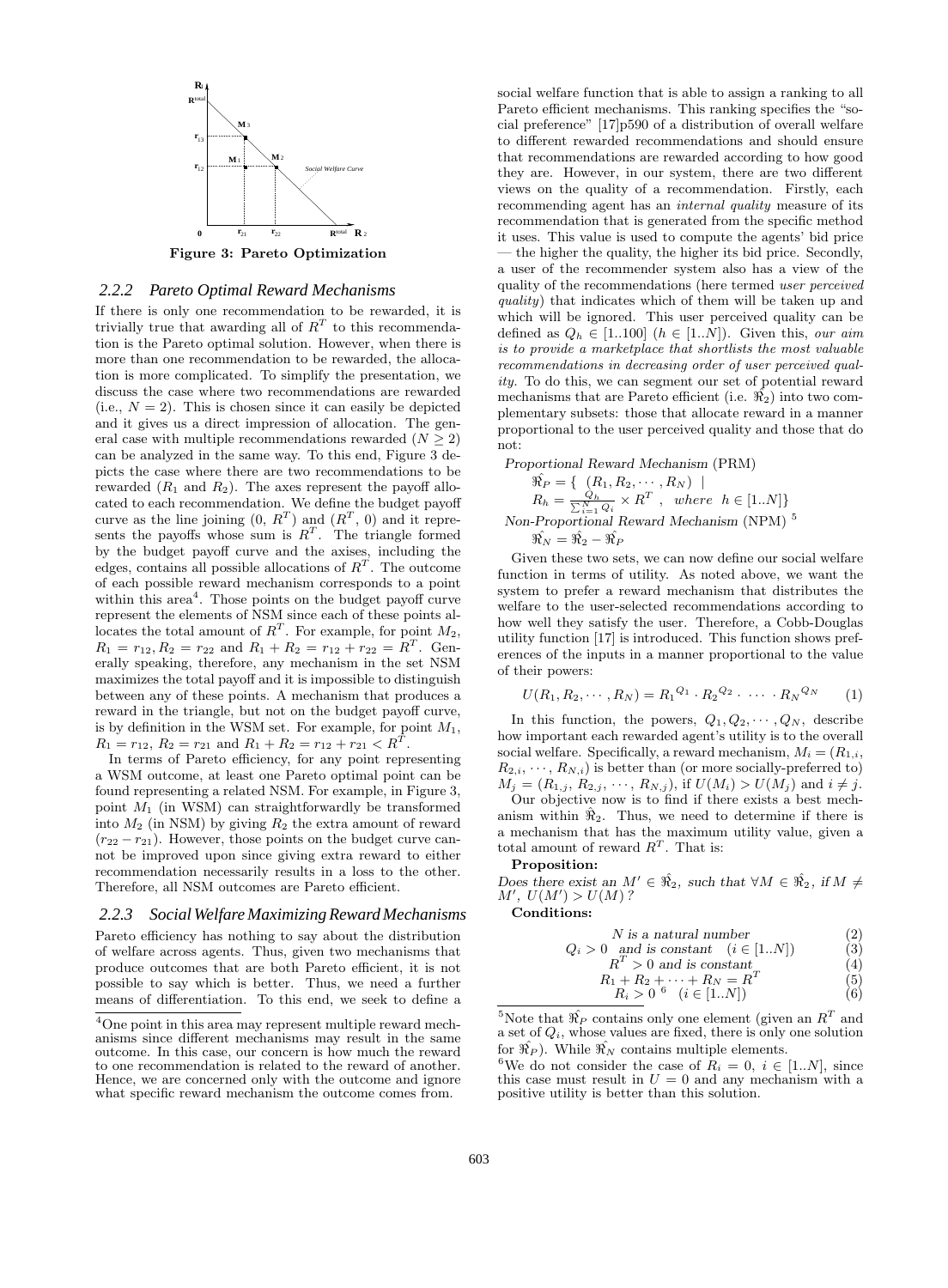#### Proof:

Because of the limited space, we just outline the key steps. In case of  $N = 1, R_1 = R^T$  ensures the maximal value of U and this is the solution that we want. We now turn to the case of  $N > 1$ . Based on the given conditions, a monotonic transformation,  $V = \ln U$ , simplifies the problem.

$$
V(R_1, R_2, \cdots, R_N) = \sum_{i=1}^{N} Q_i \ln R_i \tag{7}
$$

Hence, finding the maximum value of  $U$  is equivalent to finding that of  $V$ . Function  $(7)$  has one constraint (condition (5)) on the N input variables. Thus, only  $N-1$  variables remain independent. Let us consider that  $R_1$  is dependent of the other  $N-1$  variables

$$
R_1 = R^T - (R_2 + R_3 + \dots + R_N)
$$
 (8)

Substituting equation (8) for  $R_1$  in function (7), we get:

$$
V = Q_1 \ln[R^T - (R_2 + \dots + R_N)] + Q_2 \ln R_2 + \dots + Q_N \ln R_N
$$
  
(9)  
Therefore, in (9),  $R_2 \cdots R_N$  are independent of each other.

The necessary condition for  $V$  reaching extrema is:

$$
\begin{cases}\n\frac{\partial V}{\partial R_2} = \frac{-Q_1}{R^T - (R_2 + R_3 + \dots + R_N)} + \frac{Q_2}{R_2} = 0\\ \n\frac{\partial V}{\partial R_3} = \frac{-Q_1}{R^T - (R_2 + R_3 + \dots + R_N)} + \frac{Q_3}{R_3} = 0\\ \n\vdots\\
\frac{\partial V}{\partial R_N} = \frac{-Q_1}{R^T - (R_2 + R_3 + \dots + R_N)} + \frac{Q_N}{R_N} = 0\n\end{cases}
$$
\n(10)

Now (10) has  $N-1$  equations and  $N-1$  variables and is nonsimplified. Its unique solution is  $R_j = R^T \frac{Q_j}{\sum_{i=1}^N Q_i}, (j \in$  $[2 \cdot N]$ ). Substituting this for  $R_2$  to  $R_N$  in equation (8), we get:

$$
R_h = R^T \frac{Q_h}{\sum_{i=1}^N Q_i}, \text{ where } h \in [1 \cdot N]. \tag{11}
$$

We record this extremum, (11), as  $M_{PRM}$  and note that it represents the PRM by its definition.

We now need to verify whether point  $M_{PRM}$  is a maximum or a minimum. From (11), we know that  $\frac{Q_1}{R_1} = \frac{Q_2}{R_2}$  $\cdots = \frac{Q_N}{R_N}$ . We assume  $K = \frac{Q_1}{R_1}$ . From condition (3) and (6), we know  $K > 0$ . The second derivative of V is:

$$
d^2V = -\left(\frac{Q_1}{R_1^2}dR_1^2 + \frac{Q_2}{R_2^2}dR_2^2 + \dots + \frac{Q_N}{R_N^2}dR_N^2\right). \tag{12}
$$

At point  $M_{PRM}$ , there is a constraint on  $dR_1, dR_2, \cdots, dR_N$ . This is, by differentiating condition (5) on both sides,  $dR_1 +$  $dR_2 + \cdots + dR_N = 0$ . So,  $dR_1 = -(dR_2 + \cdots + dR_N)$ . The second derivative of V at point  $M_{PRM}$  is,

$$
d^2V_{M_{PRM}} = -K^2 \left[\frac{(dR_2 + \dots + dR_N)^2}{Q_1} + \frac{dR_2^2}{Q_2} + \dots + \frac{dR_N^2}{Q_N}\right].
$$
 (13)

Since  $Q_i > 0$   $(i \in [1..N]), d^2V_{PRM} < 0$ . Therefore, V and U get maximum value at solution (11). Hence,  $M_{PRM}$  is the unique maximum point and  $\hat{\mathcal{R}}_P$ , represented by  $M_{PRM}$ , is the best mechanism in  $\hat{\mathcal{R}}_2$ .

We now illustrate this outcome with an example with two recommendations being rewarded (Figure 4). Here, the axes represent the payoffs allocated to the two recommendations.  $M_{PRM}$  and  $M_{NPM}$  represent the PRM and an element of the NPM set. The utility curves defined by  $U(R_1, R_2) = R_1^{Q_1} \cdot R_2^{Q_2}$  (as per function (1)) are depicted in Figure 4 and they give us a direct impression of the comparison of the different mechanisms. In Figure 4, the mechanisms represented by points on the same utility indifference curve are as good as each other since they produce the same utility. However, mechanisms represented by points



Figure 4: Social Welfare Maximization

on the outer utility curves are better (or more preferred) than those on the inner curves. This is because the outer curves bear higher utility than the inner ones. Thus, in Figure 4,  $u_P > u_N > u_1$ . So, the mechanism represented by  $M_{PRM}$  is better than the one represented by  $M_{NPM}$ , which, in turn, is better than  $M_1$ . This discussion tells us that, by providing utility function (1) for the reward mechanism, the unique element of  $\hat{\mathcal{H}}_P$  represents the best possible mechanism. Therefore, this is the one we should use.

## *2.2.4 Designing the Reward Mechanism*

Having identified  $\hat{\mathcal{H}}_P$  as the best reward mechanism for our protocol, we now need to define the total payoff  $R<sup>T</sup>$ . In fact, the absolute value of  $R^T$  is not important. What the analysis in section 2.2.3 essentially tells us is how a reward to one recommendation should be related to that of another. In addition, it is difficult to determine the actual value of  $R<sup>T</sup>$  without delving into the specifics of a particular marketplace. To this end, we adjust the reward mechanism of (11) to an equivalent one that does not rely on  $R<sup>T</sup>$  and is, therefore, easier to compute. In our revised mechanism, all userselected recommendations are ordered in decreasing rank of user perceived quality (such that  $Q_1 > Q_2 > \cdots > Q_N$ ) and each reward is based on the  $(M+1)^{th}$  price  $P_{M+1}$  (the highest not shortlisted bid) instead of  $R^T$ :

$$
R_h = \delta \cdot Q_h \cdot P_{M+1} \tag{14}
$$

where  $h \in [1..N], \delta$  is the reward coefficient and  $\delta > 0$ . This new mechanism also ensures recommendations are rewarded proportionally to their user perceived quality and is therefore also ideal from the perspective of maximizing social welfare<sup>7</sup>. We base the reward on  $P_{M+1}$  (whose value is not known by the bidding agents) so that the market cannot be manipulable by the participants [17]p289. If the reward is based on the prices from the rewarded recommendations, the rewarded agents might be able to affect the market through their prices since they are aware of the history of both rewards and bid prices. Our approach also reduces the possibility of bidding collusions because the reward is based on something that the rewarded agents are unaware of and cannot control.

However, reward mechanism (14), as it currently stands, does not satisfy the system objective of shortlisting the most valuable recommendations in decreasing order of user perceived quality. This is because all individually rational agents will bid the same price (marginally higher than  $P_{M+1}$ ) to

<sup>&</sup>lt;sup>7</sup>As each  $R_h$  ( $h \in [1..N]$ ) is known, the value of the total payoff  $\sum_{h=1}^{N} R_h$  is also known. Among all possible allocations for this total payoff, mechanism (14) ensures the maximal social welfare according to section 2.2.3.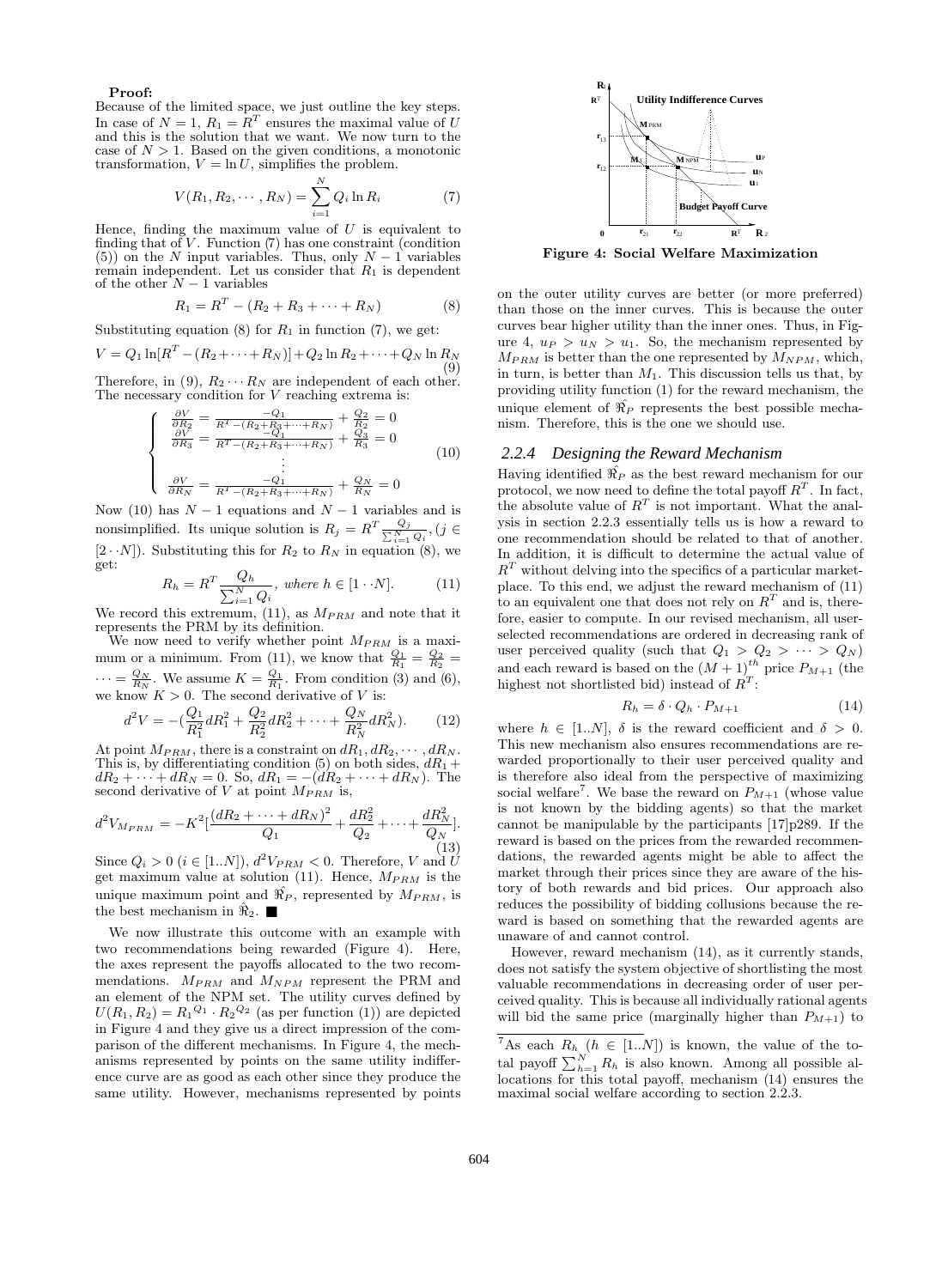maximize their revenue. This is because a bidder's revenue is the reward obtained minus the bidding price that has been paid and, hence, a rational bidder should bid as low as possible to be shortlisted. When all shortlisted recommendations have the same bidding price, the system cannot differentiate and rank them by price. Therefore, we need a mechanism that can relate and regulate the bidding price according to user perceived quality (i.e. higher quality means a higher price).

To achieve this, we involve two other variables:  $P_h$  ( $h \in$ [1..N]) and  $P_m^*$  ( $m \in [1..M]$ ).  $P_h$  is the bidding price of the  $h^{th}$  rewarded recommendation (user-selected recommendation with the  $h^{th}$  highest user perceived quality).  $P_m^*$  is the historical average bidding price of the  $m<sup>th</sup>$  shortlisted recommendation during the system's lifetime (note the bidding agents do not actually know this value). By this definition,  $P_m^*$  indicates the price that the majority of bidders are willing to pay for the  $m^{th}$  advertisement displayed in the user's browser sidebar.

With this additional information, we can now fine-tune the reward mechanism towards the system objective. Instead of (14), we adjust the reward to the  $h^{th}$  rewarded recommendation to:

$$
R_h = \delta \cdot Q_h \cdot P_{M+1} - \alpha \cdot |P_h^* - P_h| \tag{15}
$$

where  $\alpha$  is another system coefficient and  $\alpha > 1$ . The specific values of  $\delta$  and  $\alpha$  are not yet defined and their values will depend upon the specifics of the application.

The reward mechanism in (15), compared with (14), gives recommending agents the incentive to adjust their bids to different levels according to their belief about the corresponding user perceived quality. With (15), the market can differentiate shortlisted recommendations by price so that the marketplace can shortlist good recommendations in decreasing order of user perceived quality. Moreover, under certain conditions, mechanism (15) will tend to be the same as mechanism (14) (to be discussed in section 2.4).

## **2.3 Recommender Bidding Strategies**

Rational bidders seek to maximize their revenue and they do this by bidding sensibly for recommendations that they believe are valuable to the user. The outcome of such bids is that the corresponding recommendation is: not shortlisted, shortlisted but not rewarded, or rewarded. Depending on what happened to its previous bid *for the given recommen*dation, a rational bidder should base the bidding price of its next bid  $(P^{next})$  for that recommendation on  $(i)$  the internal quality, *(ii)* the last bid price  $(P^{last})$  and *(iii)* the previous rewards to this recommendation. Assuming the internal quality for the specific recommendation is unchanged, we need only consider the bidding strategies with respect to price and reward.

#### *2.3.1 Bid Not Shortlisted*

This leaves the agent's revenue unchanged since it neither has to pay for its advertising, nor does it receive a reward. The only way to increase revenue is to get the recommendation shortlisted (since this might bring a reward). Therefore, the agent will increase its bidding price for the same recommendation:

$$
P^{next} = Y \cdot P^{last} \qquad (Y > 1)
$$

This is the dominant strategy in this case since being shortlisted is the only way of increasing revenue.

### *2.3.2 Bid Shortlisted But Not Rewarded*

These agents lose revenue since they pay for the advertising but receive no reward. This means the agent overrated its internal quality with respect to the user perceived quality and so the agent should decrease its price in subsequent rounds so as to lose less:

$$
P^{next} = Z \cdot P^{last} \qquad (0 < Z < 1)
$$

This is the dominant strategy in this case since keeping the same price or even raising it will result in further losses.

## *2.3.3 Bid Rewarded*

These agents have a good correlation between their internal quality for a recommendation and that of the user perceived quality. Therefore, these agents have a chance of increasing their revenue. The profit made by the  $h^{th}$  rewarded recommendation is:

$$
\xi_h = \delta \cdot Q_h \cdot P_{M+1} - \alpha \cdot |P_h^* - P_h| - P_h
$$

However, since the agent is unaware of  $P_h^*$ , it does not know whether  $\xi_h$  has been maximized. Hence, what it could do is to minimize  $(\alpha \cdot |P_h^* - P_h| + P_h)$  so as to maximize  $\xi_h$ . Furthermore, the agent does not know whether  $P_h$  is higher or lower than  $P_h^*$ . In either case, however, the agent will definitely make a loss if  $P_h$  is not close to  $P_h^*$  (proof below).

Assume the set of recommending agents remains unchanged between successive auctions (we discuss what happens when this situation does not hold in section 2.4). The user perceived quality for the  $h^{th}$  rewarded recommendation will remain in the  $h^{th}$  place in subsequent auctions. Given this,  $P_h^*$  is related to  $\hat{Q}_h$ , such that the agent with the  $h^{th}$  rewarded recommendation is able to estimate the value of  $P_h^*$ . Now consider the design of the strategy for the  $h^{th}$  rewarded recommendation. We find that the  $h^{th}$  rewarded agent can always be aware of whether its price is closer to or farther from the  $h^{th}$  historical average market price,  $P_h^*$ , by adjusting its bidding prices. In this way, the agent can minimize its loss. The proof is given below.

#### Assumptions [static marketplace]:

(i) The  $h^{th}$  rewarded recommendation remains the  $h^{th}$  highest user perceived quality in subsequent bids. (ii)  $P_h^*$  remains stable in subsequent bids.  $(iii)$  There are sufficient bidders in the market with not-shortlisted increasing prices and shortlisted but not rewarded decreasing prices to ensure  $P_{M+1}$  remains stable. (iv)  $\Delta P > 0$ , which represents an increment or a decrement of bidding prices.

#### Proposition:

If the  $h^{th}$  rewarded recommendation's current bidding price<br>is below the historical average market price  $(P_h < P_h^*)$ , increasing the price by  $\Delta P$  and still being below the average price  $(P_h + \Delta P, \text{ with } P_h + \Delta P < P_h^*$  results in an increase in profit; decreasing the price by  $\Delta P, (P_h - \Delta P)$  results in a decrease in profit. If the  $h^{th}$  rewarded recommendation's current bidding price is above the historical average  $(P_h > P_h^*)$ , increasing the price by  $\Delta P$ ,  $(P_h + \Delta P)$  results in a decrease in profit; decreasing the price by  $\Delta P$  and still remaining above the average price  $(P_h - \Delta P, \text{ with } P_h - \Delta P > P_h^*$ results in an increase in profit.

#### Proof:

According to assumptions (i) and (ii),  $P_h^*$  is unchanged with respect to the  $h^{th}$  rewarded recommendation. So the corresponding agent can estimate the value of  $P_h^*$ .

When  $P_h < P_h^*$ , its profit in the current bid is:

$$
\xi_{hl} = \delta \cdot Q_h \cdot P_{M+1} - \alpha |P_h^* - P_h| - P_h
$$
  
=  $\delta \cdot Q_h \cdot P_{M+1} - \alpha P_h^* + (\alpha - 1) P_h$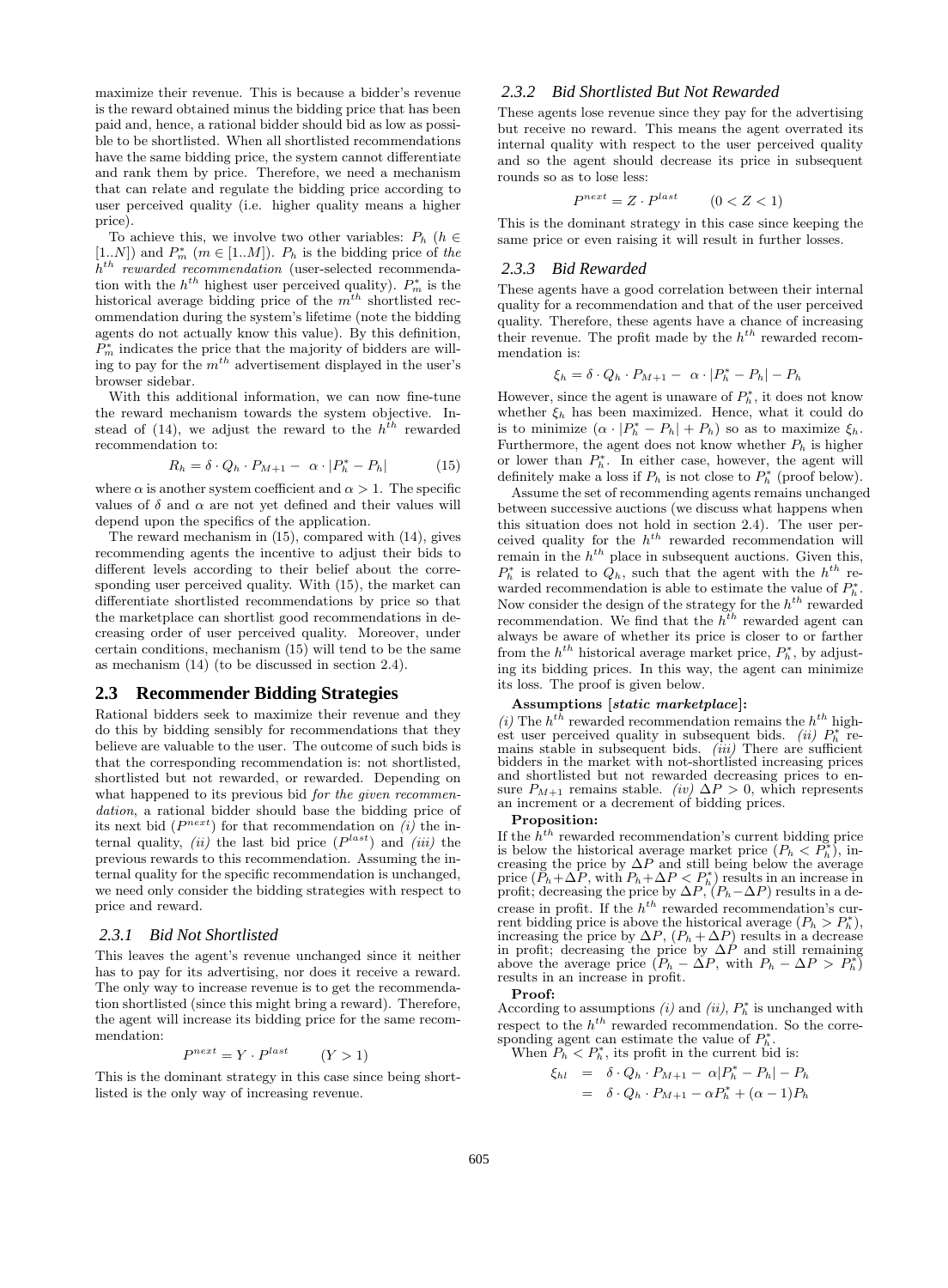| current price | adjustment |  |
|---------------|------------|--|
| $P_h < P_h^*$ |            |  |
|               |            |  |
| $P_h > P_h^*$ |            |  |
|               |            |  |

Table 1: Price Adjustment and Results

Given that  $P_{M+1}$  is stable (assumption *(iii)*), if the agent raises the price by  $\Delta P$  in the next bid, its profit in the next bid will be:

$$
\xi_{hli} = \delta \cdot Q_h \cdot P_{M+1} - \alpha |P_h^* - (P_h + \Delta P)| - (P_h + \Delta P)
$$
  
=  $\delta \cdot Q_h \cdot P_{M+1} - \alpha P_h^* + (\alpha - 1) P_h + (\alpha - 1) \Delta P$ 

Since  $\alpha > 1$  and  $\Delta P > 0$ ,  $\xi_{hli} - \xi_{hl} = (\alpha - 1)\Delta P > 0$ . When  $P_h < P_h^*$ , if the agent decreases the price by  $\Delta P$  in the next bid, its profit will be:

$$
\xi_{hld} = \delta \cdot Q_h \cdot P_{M+1} - \alpha |P_h^* - (P_h - \Delta P)| - (P_h - \Delta P)
$$
  
=  $\delta \cdot Q_h \cdot P_{M+1} - \alpha P_h^* + (\alpha - 1) P_h - (\alpha - 1) \Delta P$ 

Therefore,  $\xi_{hld} - \xi_{hl} = -(\alpha - 1)\Delta P < 0$ .

The case when  $P_h > P_h^*$  can be proven in the same way.

This proof tells us that a rational rewarded bidder will adjust its price to the corresponding average market price to maximize its profit. The proof also indicates that, whatever its current price is with respect to the historical average, when adjusting the bid price, if the adjustment results in making less profit, it indicates the action is wrong and  $(P_h \pm \Delta P)$  is farther from  $P_h^*$ ; if it results in making more profit, it indicates the action is right and  $(P_h \pm \Delta P)$ is closer to  $P_h^*$ . This phenomenon is listed in Table 1 ( $\Delta \xi$ represents the possible profit of the next bid compared to that of the current bid). Table 1 also specifies the strategy for the rewarded agents. This strategy (to bid closer to the corresponding historical average market price) is the dominant strategy for the rewarded agents since otherwise they will definitely receive a loss of revenue. The actual value of  $\Delta P$  will be defined in an application specific manner.

#### **2.4 Market Equilibrium**

According to the strategy for rewarded bidders, such bidders must bid in a manner that aligns their internal view of quality with that of the user. Thus, over time, each individual recommending agent improves its correspondence between its bid price and the user's preferences for recommendations. Only by achieving this can an agent maximize its profit. How quickly this convergence occurs depends on the adjustment of price  $\Delta P$ .

Under the assumption of a static marketplace (section 2.3), the market reaches an equilibrium. The  $h^{th}$  historical average market price reflects the market equilibrium price: thus, at a certain price, the quantity of demand of the  $h^{th}$  advertisement slot equals the quantity of the supply (see Figure  $5(a)$ <sup>8</sup>). In the long run, however, these assumptions will not hold and the equilibrium will tend to be broken. However, this new market situation will gradually tend towards another equilibrium and will reach it as long as the changes in the recommending agents are not too frequent



Figure 5: Market Equilibrium and Its Change (a) The supply curve  $S$  is vertical indicating that whatever the deal is, the supply of the  $h^{th}$  advertisement slot is constant. The demand curve D has a slope indicating that more agents are willing to pay a low price and few agents are willing to pay a high price for the same slot. The cross indicates that at a certain price level the quantity of demand equals that of supply. This cross point represents the market equilibrium. (b) At each price level, more recommendations become available and the demand curve shifts to the right.

with respect to convergence times (see Figure 5(b)). If, for example, there is more demand in the system, the demand curve will shift right compared to (a). This means at each price level, there are more bidders willing to pay for the same advertisement slot (because, for example, more better recommendations are being produced).

At equilibrium, since the bidding prices are aligned with the user perceived quality, the system can produce a shortlist of recommendations in decreasing order of user perceived quality which is precisely the objective of the recommender system.

## **3. EVALUATING THE MARKETPLACE**

This section evaluates the market mechanism design with respect to the desiderata of section 2.

• Pareto Efficiency: With the reward mechanism defined in (15), the historical average market price,  $P_h^*$ , reflects how the majority of bidders value a given advertisement slot and this price becomes the expected equilibrium price. With such a reward mechanism, each bidder iterates itself to the corresponding expected equilibrium price. Therefore, the market has a tendency to converge to the equilibrium. With the market tending to equilibrium, the second term in reward mechanism (15) tends to zero. Therefore, this mechanism tends to be the same as mechanism (14), which is the ideal Pareto efficient mechanism.

• Social Welfare Maximization: With the market tending to equilibrium, reward mechanism (15) tends to be the same as mechanism (14). Thus, this reward mechanism tends to reward all user selected recommendations in a manner that is proportional to their user perceived quality. Therefore, (15) maximizes social welfare and is the most sociallypreferred.

• Individual Rationality and Stability: According to the analysis in section 2.3, the market mechanism produces individually rational dominant strategies for the cases in which the bids are not shortlisted, shortlisted but not rewarded and rewarded. With all agents taking their dominant strategy, the market will dynamically reach the equilibrium and this equilibrium is stable since the market always tends towards it (section 2.4).

<sup>8</sup>Strictly speaking, the demand curve should be discrete in this case. And the quantity of supply is 1 since we differentiate between each of the M slots and there is only one  $h^{th}$ slot. To simplify the discussion, however, we use a continuous demand curve in this context.